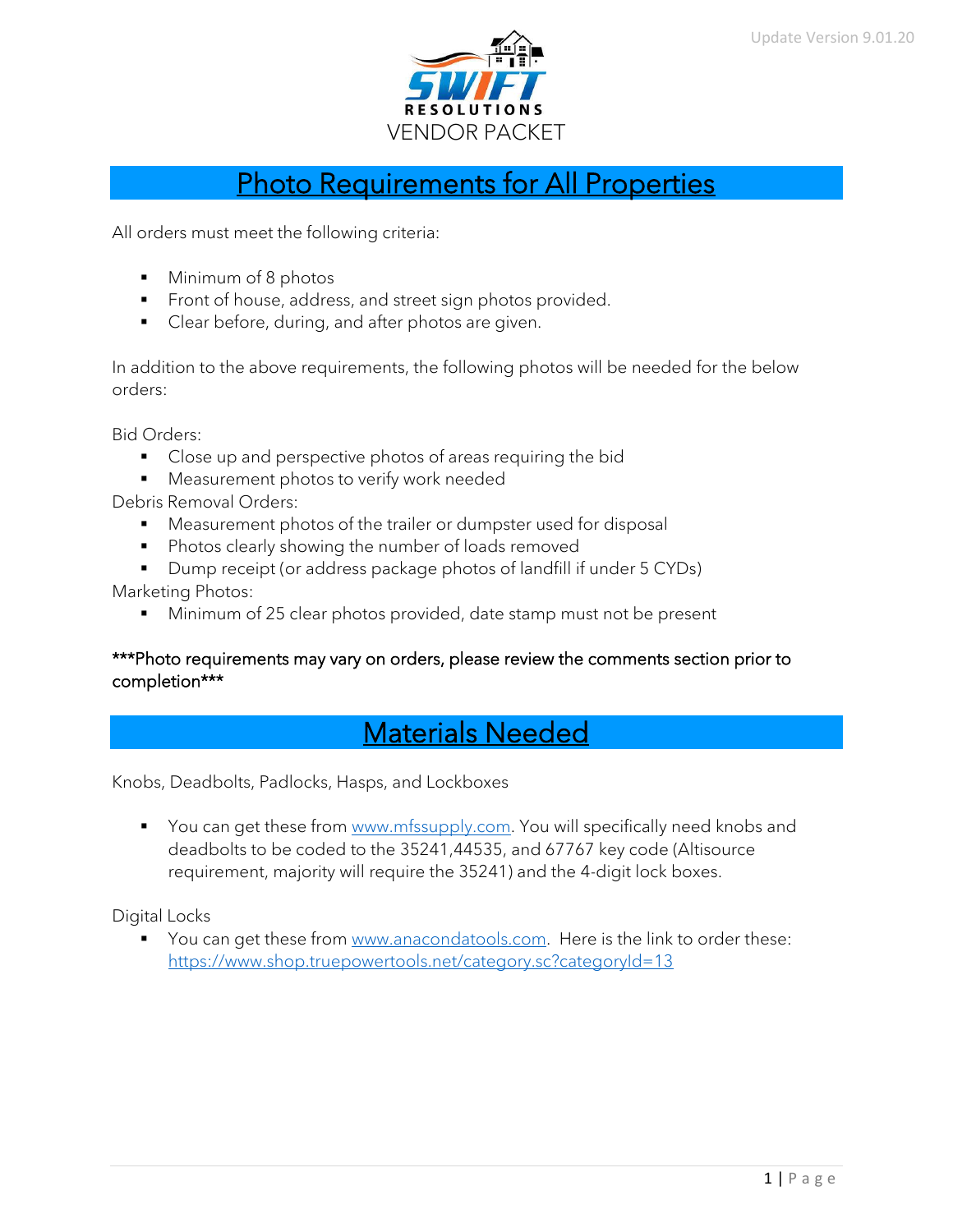

### Additional Requirements

- You must have a valid policy for Liability Insurance to complete work for us. We require this to be a minimum coverage of \$1 Million.
- We require an Aspen Grove ABC# be established to complete work for us. If you do not currently have a number, this must be obtained 30 days after the contract is signed.

## **Contact Directory**

Please contact the below representatives if you have any issues or questions on an order.

If you cannot reach the needed representative, please connect with a supervisor or manager for assistance.

| <b>Name</b>                  | <b>Extension</b> | <b>Direct Number</b> | <b>Email</b>        | Role                                                             |
|------------------------------|------------------|----------------------|---------------------|------------------------------------------------------------------|
| lChase Gochnauer             | 101              | 515-218-1728         | chase@srreo.com     | President/Owner                                                  |
| Lacey Johnson                | 114              | 515-599-1682         | lacevi@srreo.com    | Vendor Manager                                                   |
| Kathi LeVeck                 | 104              | 515-218-1670         | kathi@srreo.com     | <b>Accounting Lead</b>                                           |
|                              |                  |                      |                     |                                                                  |
| <b>BIDS TEAM MEMBERS</b>     |                  |                      |                     |                                                                  |
| <b>Emily Barnes</b>          | 110              | 515-478-3650         | emilyb@srreo.com    | <b>Bids Team Supervisor</b>                                      |
|                              |                  |                      |                     |                                                                  |
| <b>Becky Harris</b>          | 113              | 515-639-3699         | beckyg@srreo.com    | <b>Bids Coordinator</b>                                          |
| <b>Tara Dahlgren</b>         | 107              | 515-478-3661         | tara@srreo.com      | <b>Bids Coordinator</b>                                          |
| Ashlee Sellers               | 122              | 515-221-8404         | ashlees@srreo.com   | <b>Bids Coordinator</b>                                          |
| Krystal Johnson              | 128              | 515-421-8394         | krystalj@srreo.com  | <b>Bids Coordinator</b>                                          |
| Connie Guertin               | 123              | 515-505-8504         | connieg@srreo.com   | <b>Bids Coordinator</b>                                          |
|                              |                  |                      |                     |                                                                  |
| <b>STANDARD TEAM MEMBERS</b> |                  |                      |                     |                                                                  |
| Travis Schott                | 105              | 515-218-1743         | travis@srreo.com    | <b>Standard Team Supervisor</b>                                  |
|                              |                  |                      |                     |                                                                  |
| Megan Erickson               | 108              | 515-478-3655         | megan@srreo.com     | Debris, Allowables, Scheduled Services (Evictions, CFK's, etc)   |
| Chelsea Davis                | 125              | 515-334-4030         | chelsead@srreo.com  | Secures, Inspections, Discoloration, Seasonal (Grass, Snow, etc) |
| <b>Krystyn Schiller</b>      | 118              | 515-346-8190         | krystyns@srreo.com  | Wells Fargo Standard                                             |
| Givanna Vance                | 127              | 515-334-4000         | giavannav@srreo.com | Solid Foundation/Service Link                                    |
| Zach Stotts                  | 132              | 515-318-7413         | zachs@srreo.com     | <b>Guardian Asset Management</b>                                 |

## Pricing List

## [See following pages 3-9]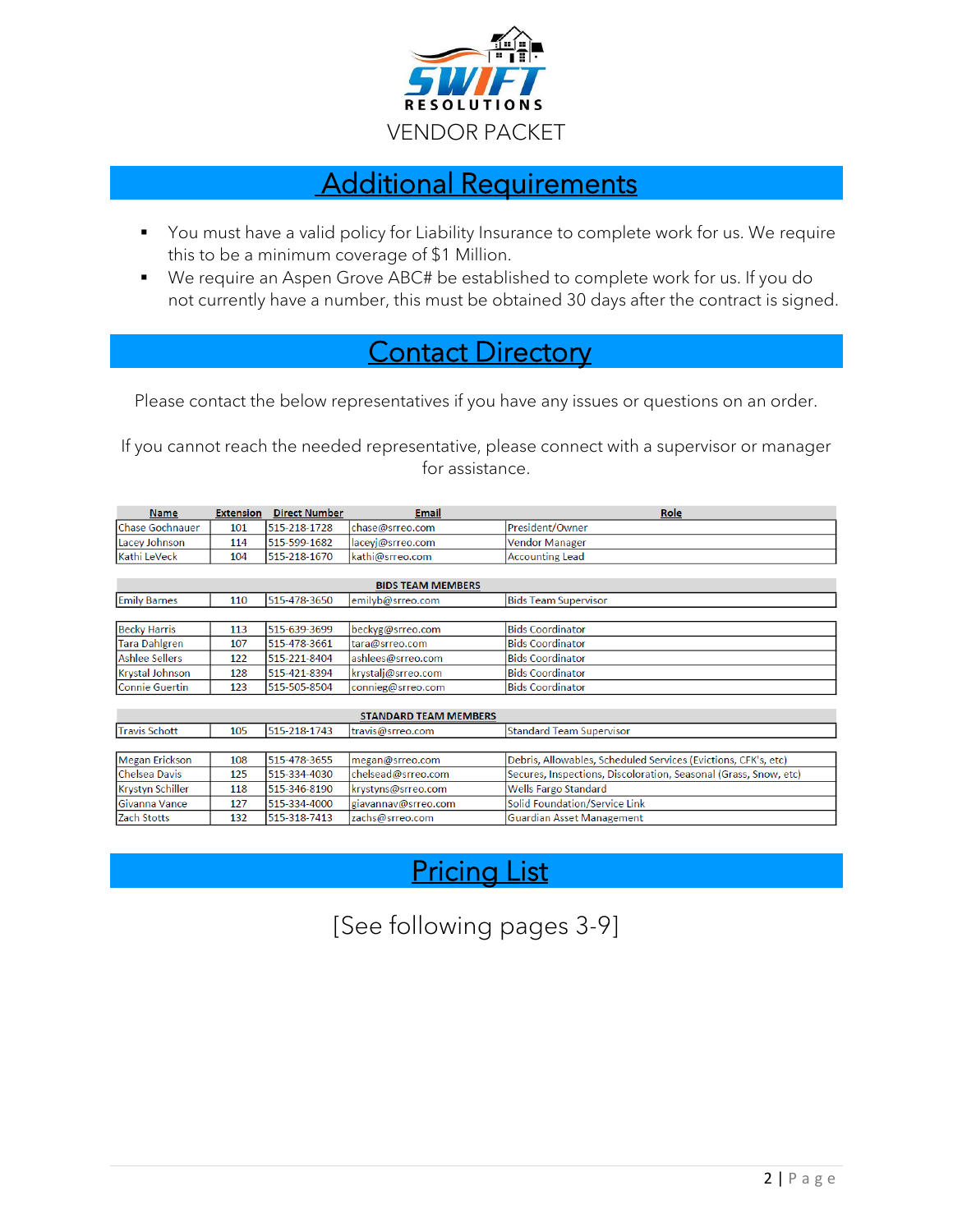

# **Initial Services**

| ITEM:                                   | <b>PRICE:</b>      |
|-----------------------------------------|--------------------|
| Debris Removal (Interior/Exterior)      | \$20/CYD           |
| Initial Janitorial Services             | \$90               |
| Automobile Removal                      | \$90               |
| <b>Battery Removal</b>                  | \$11.50            |
| <b>Tire Removal</b>                     | $$10/e$ a up to 40 |
| Cleaning Refrigerator/Freezer           | \$40               |
| Gas/Propane Can Removal                 | \$7.50             |
| Paint/Oil Can Removal - 1 Gallon        | \$6.50             |
| Paint/Oil Can Removal - 5 Gallon        | \$15.00            |
| Appliance Removal - Small               | \$20               |
| Appliance Removal - Medium              | \$30               |
| Appliance Removal - Large               | \$62.50            |
| Dry Winterization                       | \$60               |
| Wet Winterization                       | \$80               |
| Illinois Bi-Weekly (Contact Attempt x3) | \$20 per attempt   |
| Move Personal Property - PFC            | \$8/CY             |

## **Securing**

| <b>Bracing Metal/Hasp</b>                        | \$8.00             |
|--------------------------------------------------|--------------------|
| <b>Bracing Wood</b>                              | \$8.00             |
| Dead Bolt                                        | \$12.50            |
| Digital/Mechanical Lock (Contractor Supplied)    | \$85.00            |
| Dummy Door Knob                                  | \$20.00            |
| Lock Change/Entry Lock - REO                     | \$22.00            |
| Lock Change/Entry Lock - PFC (Knob and Deadbolt) | \$30.00            |
| Padlock                                          | \$10.00            |
| Sliding Door Lock                                | \$8.00             |
| Window Lock                                      | \$5.00             |
| <b>Board Opening</b>                             | \$0.50/United Inch |
| Security Door (Includes Hinges and Padlock/Hasp) | \$75.00            |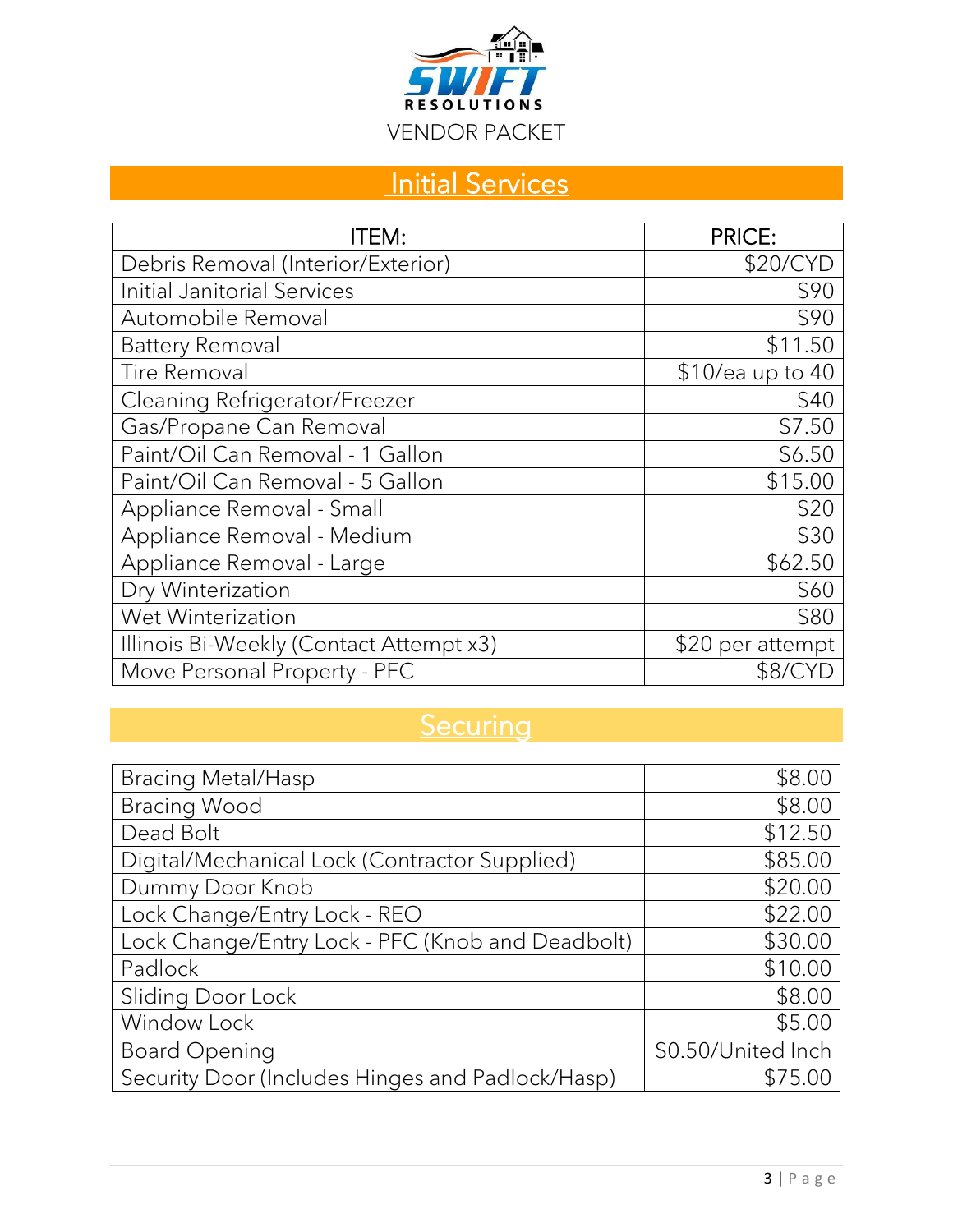

# **Landscaping**

| Snow Removal                                                | \$35.00  |
|-------------------------------------------------------------|----------|
| Tree / Shrub Trimming                                       | \$35.00  |
| Tree limb removal (1 max per property)                      | \$24.00  |
| Initial Grass Cut - 0-5000 SF                               | \$31.50  |
| Initial Grass Cut - 5001 - 10000 SF                         | \$46.50  |
| Initial Grass Cut - 10001 - 15000 SF                        | \$61.50  |
| Initial Grass Cut - 15001-25000 SF                          | \$69.00  |
| Initial Grass Cut - 25001 - 35000 SF                        | \$80.25  |
| Initial Grass Cut - 35001 SF - 1 Acre                       | \$91.50  |
| Initial Grass Cut 1 - 3 Acres                               | \$196.50 |
| Initial Perimeter Cut (cut 1/2 acre) - Greater than 3 Acres | \$80.25  |
| Re-cut 0-5000 SF                                            | \$30.00  |
| Re-cut 5001-10000 SF                                        | \$39.00  |
| Re-cut 10001-15000 SF                                       | \$45.00  |
| Re-cut 15001-25000 SF                                       | \$54.00  |
| Re-cut 25001-35000 SF                                       | \$61.50  |
| <b>Re-cut 35001-1 Acre</b>                                  | \$69.00  |
| Re-cut 1 Acre - 3 Acre                                      | \$114.00 |
| Perimeter Re-cut (cut 1/2 acre) - Greater than 3 acres      | \$61.50  |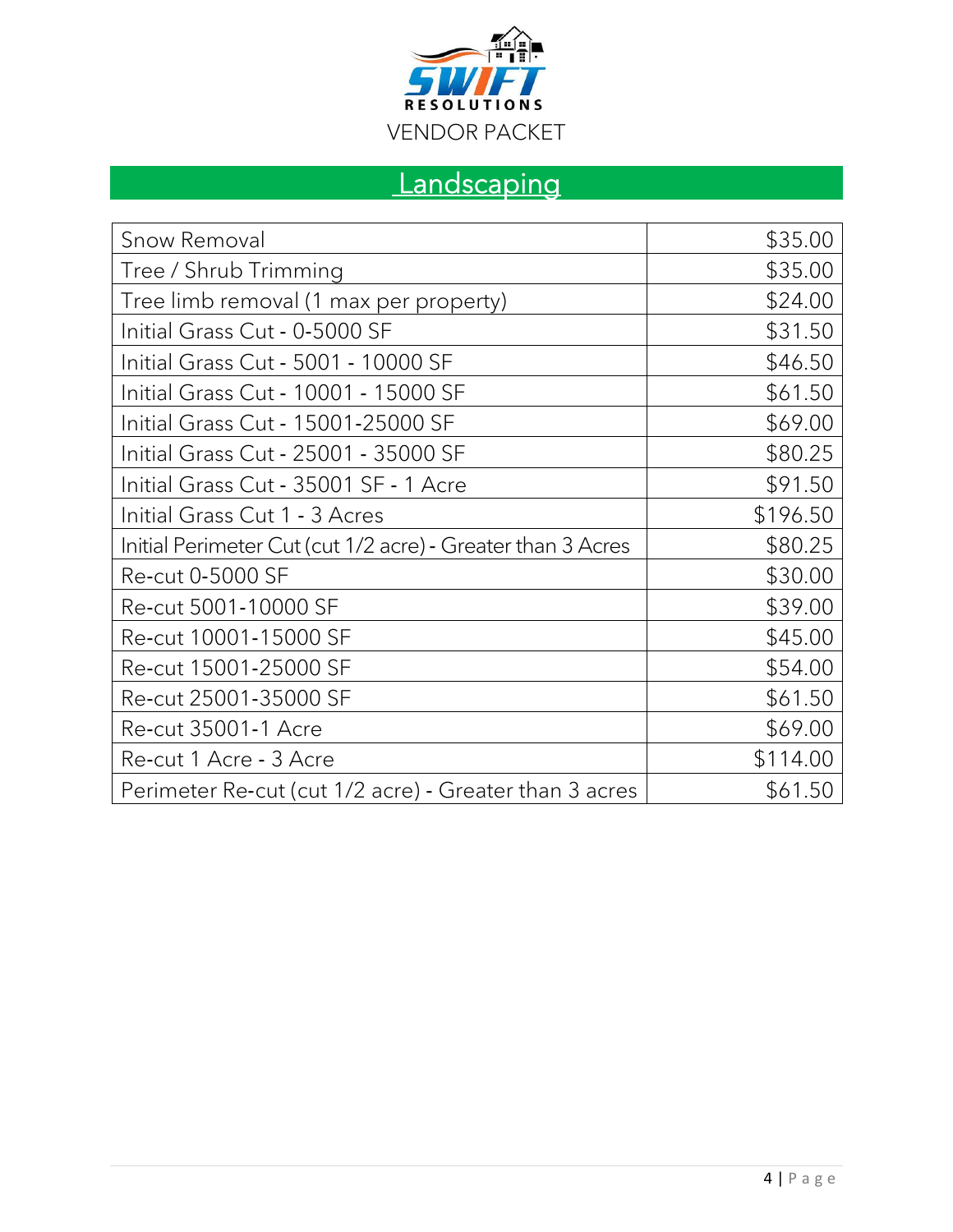

# **Allowables**

| Cap (Gas/Water Line)                                      | \$10.00      |
|-----------------------------------------------------------|--------------|
| Dehumidifier                                              | \$180.00     |
| <b>Gutter Cleaning</b>                                    | \$0.40/Lr Ft |
| Address Posting                                           | \$20.00      |
| Tarp Roof                                                 | \$1.00/Sq Ft |
| Thermostat Battery Replacement                            | \$5.00       |
| Turn on Heat and Set Thermostat                           | \$28.00      |
| <b>Toilet Cleaning</b>                                    | \$28.00      |
| Chimney Cap                                               | \$120.00     |
| Unlicensed Extermination                                  | \$45.00      |
| Dead Animal Removal                                       | \$30.00      |
| Light Bulb                                                | \$2.00/ea    |
| Cap (Wires)                                               | $$0.25$ /ea  |
| Combo Carbon/Smoke Alarm (1 Per Floor, x5 Max)            | \$50.00      |
| Outlet Cover (x10 Max)                                    | \$3.00/ea    |
| Carbon Monoxide Detectors (1 Per Floor, x5 Max)           | \$15.00      |
| Smoke Detector (1 Per Bedroom, x5 Max)                    | \$24.00      |
| Mold - Spray Microbial Solution (Up to 1,000 Sq Ft)       | \$0.18/Sq Ft |
| Mold - Paint One Coat Sealer (Up to 1,000 Sq Ft)          | \$0.75/Sq Ft |
| Mold - Remove Hazardous Drywall (Up to 1,000 Sq Ft)       | \$0.70/Sq Ft |
| Mold - Remove Carpet, Pad, Tack Strip (Up to 1,800 Sq Ft) | \$0.75/Sq Ft |
| Roof Repair (Up to 45 Sq Ft)                              | \$1.20/Sq Ft |
| Gate Repair                                               | Up to \$100  |
| Fence Repair                                              | Up to \$100  |
| Gutter Repair                                             | Up to \$100  |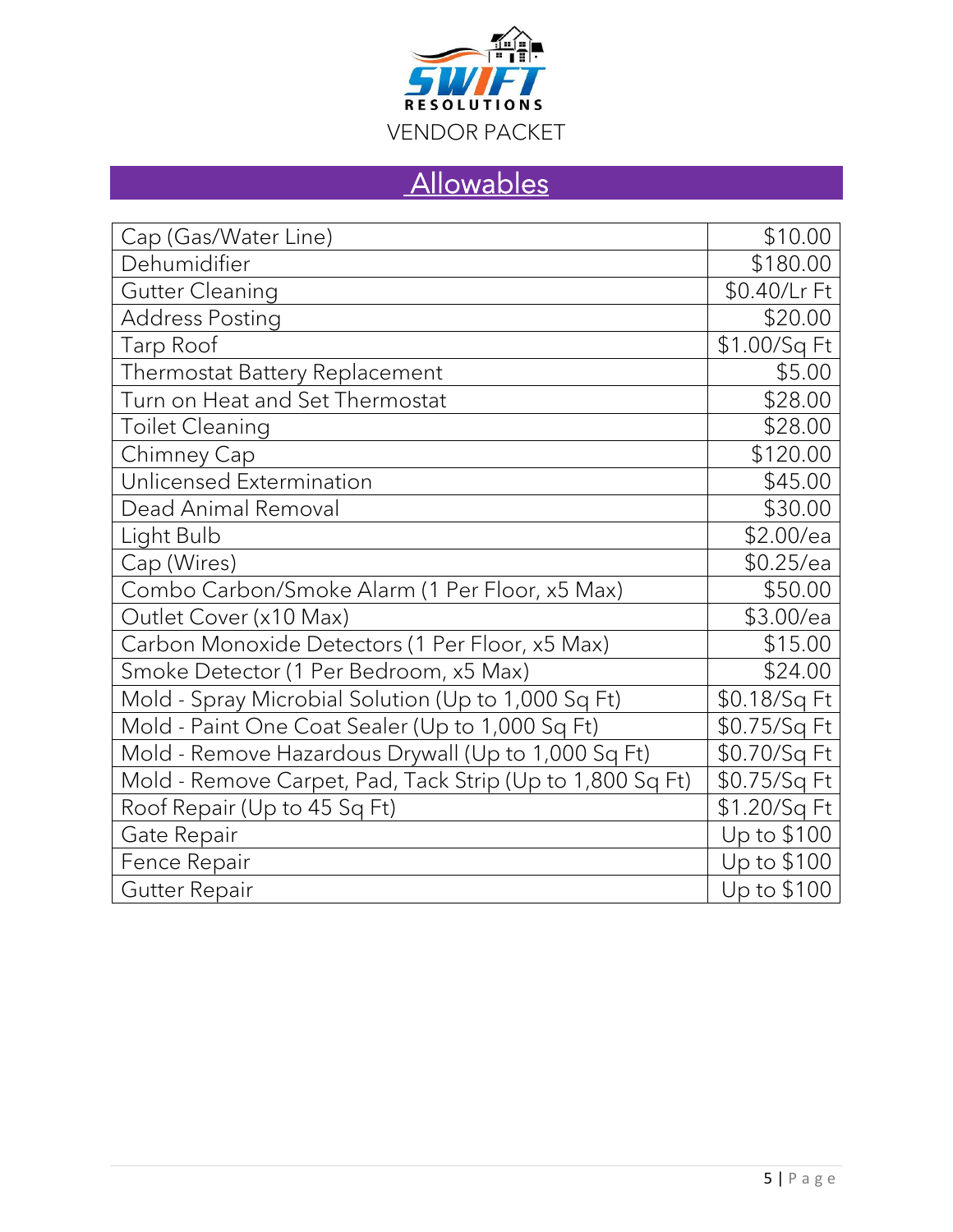

## Additional Orders

| <b>Maid Refresh Service</b>              | \$32.00     |
|------------------------------------------|-------------|
| Replace Sump Pump                        | \$180.00    |
| <b>Shut Off Water Valve</b>              | \$18.00     |
| Pump Out Water and Dry                   | \$200.00    |
| <b>Winterization Re-Check</b>            | \$25.00     |
| Meet and Greet                           | $$20/H$ our |
| <b>Eviction Man Hours</b>                | $$20/H$ our |
| Marketing Signage Installation           | \$28.00     |
| Marketing Photographs                    | \$24.00     |
| Police / Fire Report Meeting             | \$30.00     |
| Police / Fire Report Document Collection | \$20.00     |
| Cash for Keys - Document Collection      | \$50.00     |
| Cash for Keys - Inspection               | \$150.00    |
| Plumbing/Electric/Roof/Gas Inspection -  |             |
| 3rd Party                                | \$150.00    |
| Plumbing/Electric/Roof/Gas Inspection -  |             |
| Photos Only                              | \$25.00     |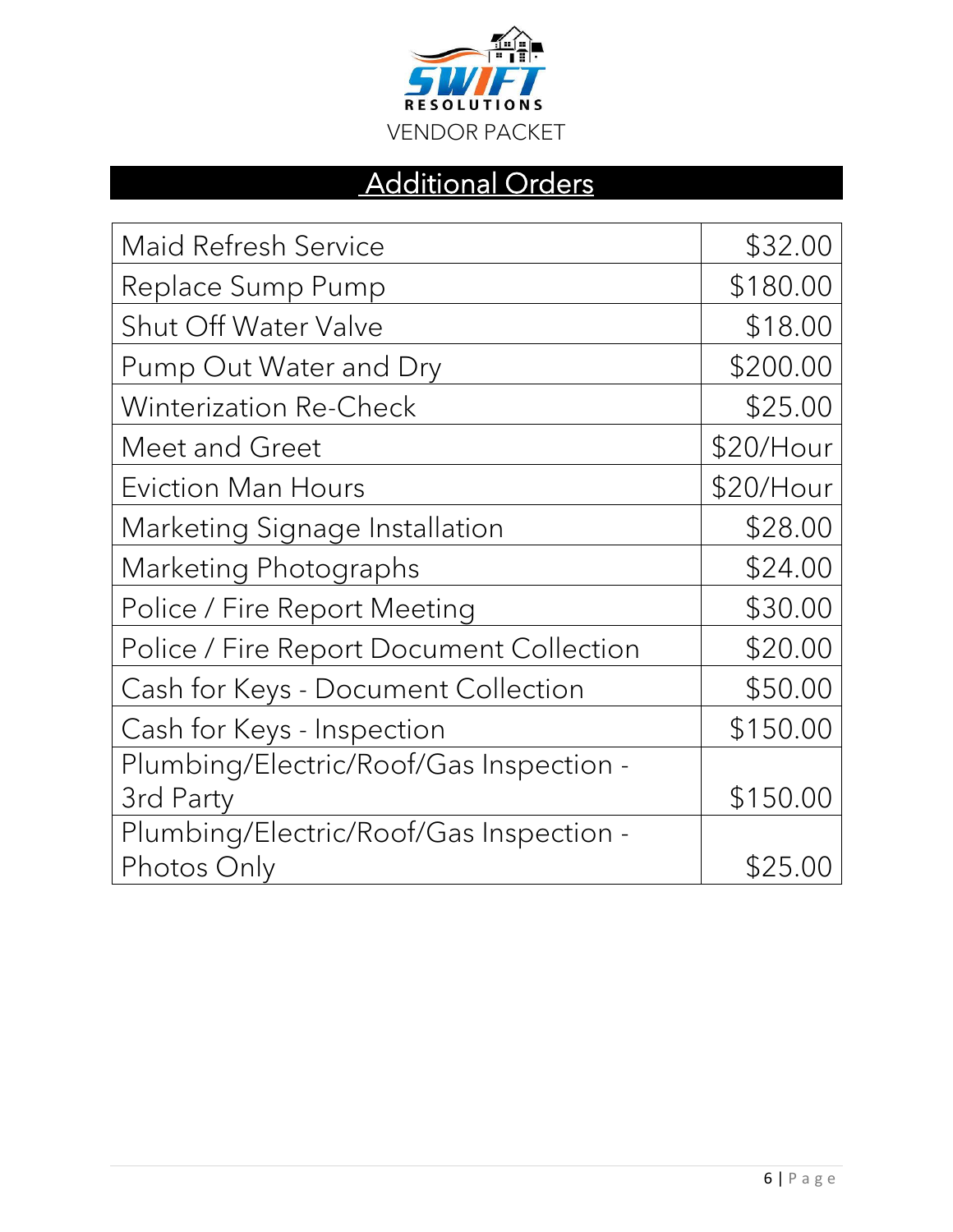

# US Bank Individual Pricing

| Cleaning Refrigerator/Freezer          | \$28.00 |
|----------------------------------------|---------|
| Unlicensed Extermination               | \$18.00 |
| Smoke Detector (1 Per Bedroom, x5 Max) | \$12.75 |
| Carbon Monoxide Detector               | \$15.00 |
| Moisture Desiccants                    | \$1100  |

# Wells Fargo Individual Pricing

| Debris Removal (Interior/Exterior)                        | \$30/CYD           |
|-----------------------------------------------------------|--------------------|
| Debris Removal - FNMA/FHLMC (Interior/Exterior)           | \$24/CYD           |
| Dry Winterization                                         | \$60.00            |
| Wet Winterization                                         | \$80.00            |
| Meet and Greet                                            | \$20.00            |
| Move Personal Property                                    | \$12/CYD           |
| Relocate Personal Property to Storage                     | \$30/CYD           |
| <b>Board Opening</b>                                      | \$0.50/United Inch |
| Cap (Water/Gas Line)                                      | \$10.00/ea         |
| Padlock/Hasp                                              | \$15.00            |
| Knob                                                      | \$12.50            |
| Deadbolt                                                  | \$12.50            |
| Lock Box                                                  | \$20.00            |
| Storage Unit - Reimbursement of Costs (Must have Receipt) |                    |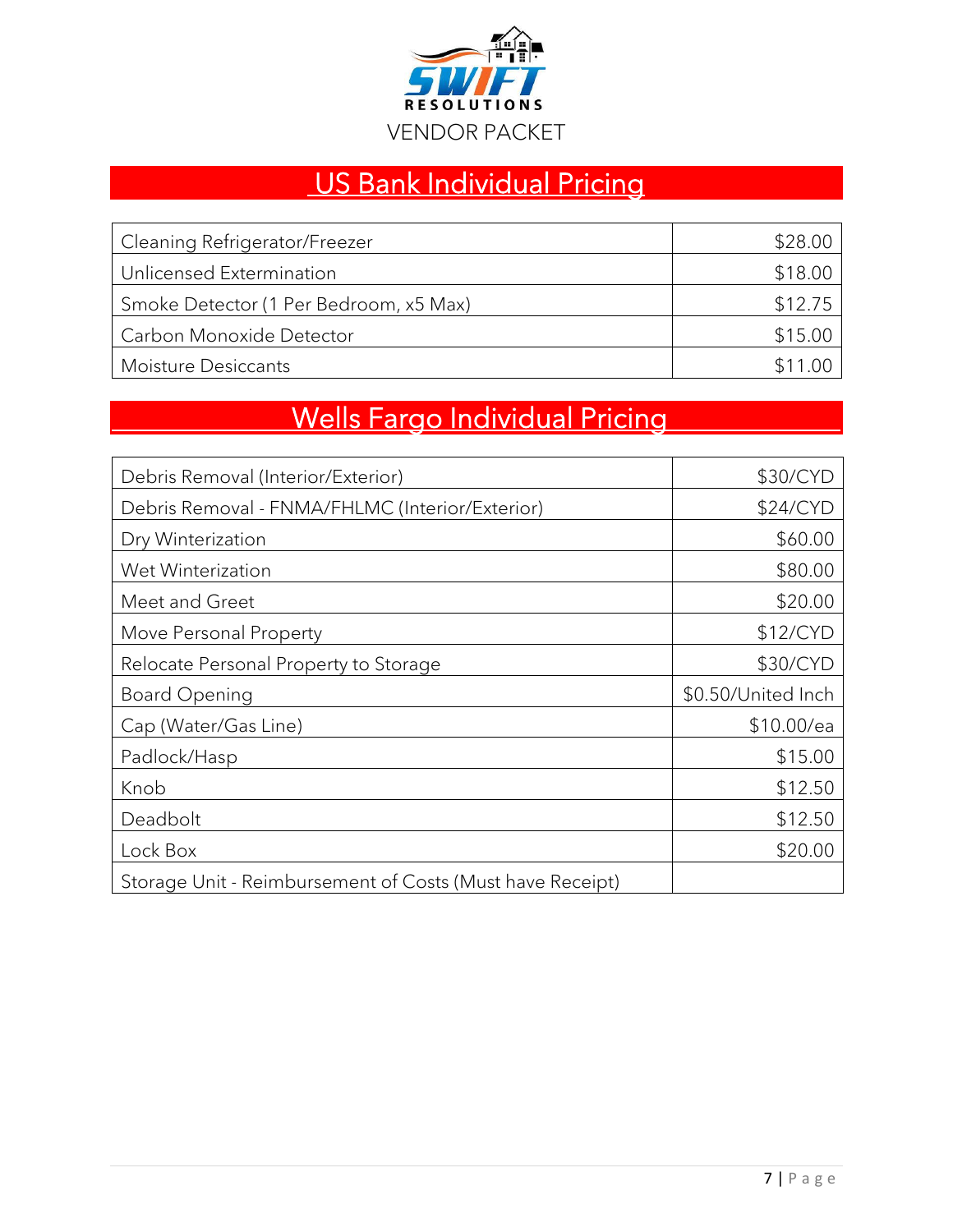

# **Solid Foundation**

| Inspections (Initial, Verification of Occupancy, etc.) | \$20                 |
|--------------------------------------------------------|----------------------|
| Lock Change (Knob & Deadbolt)                          | \$20                 |
| Lockbox                                                | \$20                 |
| Padlock                                                | \$10                 |
| Padlock & Hasp                                         | \$18                 |
| Slider Lock                                            | \$8                  |
| Window/Boarding                                        | \$0.50 /United Inch  |
| <b>Security Door</b>                                   | \$75                 |
| Dry Winterization                                      | \$60                 |
| Wet Winterization-Steam                                | \$80                 |
| Winterization-Radiant                                  | \$125                |
| Debris Removal                                         | \$20                 |
| Sump Pump Replacement                                  | \$180                |
| Water Pump Out Basement                                | \$240                |
| Cap Water/Gas Line                                     | \$10/ea              |
| Cap Wires                                              | $$0.40$ /ea          |
| Cap Sewer Line                                         | \$10/ea              |
| Cap Dryer Vent                                         | \$10                 |
| <b>Gutter Cleaning</b>                                 | \$0.50 / Linear Foot |
| Smoke Detector                                         | \$24                 |
| Carbon Monoxide Detector                               | \$15                 |
| <b>Initial Janitorial Service</b>                      | \$90                 |
| Maid Refresh                                           | \$32                 |
| Dead Vermin/Dead Animal Removal                        | \$25                 |
| <b>Eviction Labor Hours</b>                            | \$18/Hour            |